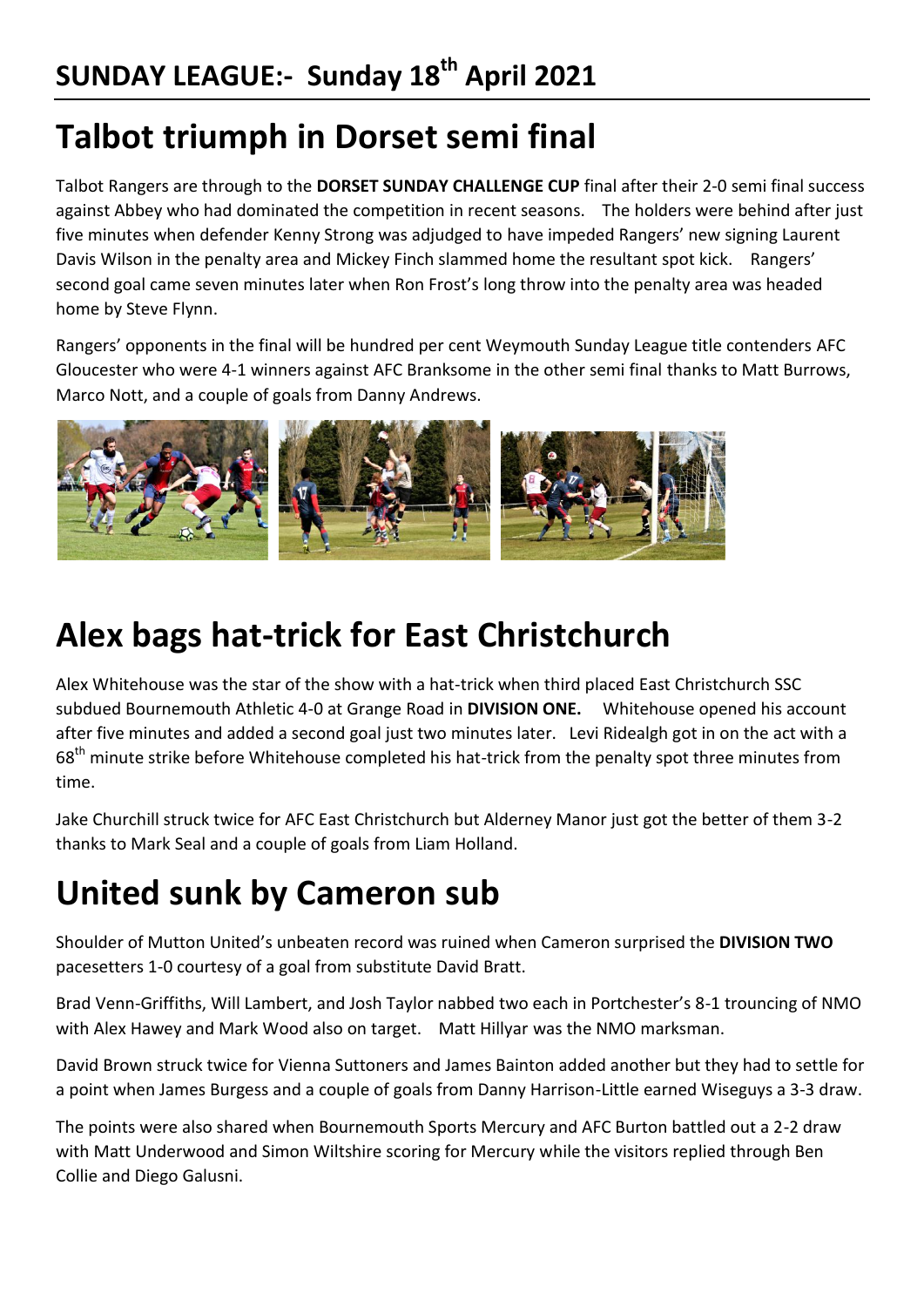# **TCG in pursuit of leaders**

TGC are just two points adrift of hundred per cent **DIVISION THREE** pacesetters AFC Tavern after Liam Carpenter and Oliver Smith scored two apiece in their 4-0 victory over AFC Wimborne.

Alastair Buckle, Jake Cuddy, Robert Johnstone, and Nathan Redwood gave AFC Stourvale the edge 4-3 against Tower Park who replied through Callum Clayton, James Palermo, and Buster Johnson.

## **Ocean treble as Kraken topple leaders**

Lascelles Richardson gave **DIVISION FOUR** leaders Rushmere an 18th minute lead in the top of table clash but third placed Kraken Sports equalised with a Ross Dominey penalty after 26 minutes. Rushmere's fortunes took a turn for the worse with the dismissal of their skipper Steve Grogan ten minutes before the interval and Ocean Smith struck five minutes later to give Kraken a 2-1 half time lead. Smith added two more in the second half to complete his hat-trick and there were further goals from Dan Palmer and substitute Simon Page as Kraken eventually emerged 6-1 winners.

FC Hadjuk are just two points behind the leaders with two games in hand after their 3-0 win over AJ thanks to Andrew Partridge and a couple of goals from Elliott Dawson.

Jordan Osmond struck twice in Scott V's 6-0 triumph over Alderney Manor Reserves with Matt Cooke, Dan Gulliver, Kyle Henry, and Matt Naylor adding one each.

Lee Vint netted for Kings Park Rangers but Kirkfield United gave them a 5-1 drubbing thanks to goals from Mark Fraser Linaire, Jaimie Gil Martinez, Alan Bermejo, Dani Mirto, and Matt Justice.

Sam Smithard's goal was not quite enough to save Upton Sociedad from a 2-1 defeat against Boscombe Celtic while Matt Head steered Branksome Liberal to a 1-0 win over Winton Athletic.

# **Fourmidable Louie is Forest hero**

Woodville Wanderers netted through Phil Maidment but Louie Dacombe scored all four goals when Forest United poleaxed them 4-1 in **DIVISION FIVE**.

Boscombe Celtic Reserves remain four points clear at the top of the table after their 5-0 triumph over Nelson Athletic thanks to Alex Rankin, Carl Phillips, Toby Bailey, and a couple of goals from Rob Howard.

Poole Rovers returned to winning ways to sweep West Howe Reserves aside 3-0 courtesy of Charlie Shears, Callum Whitelaw, and substitute Andy Pritchard.

Grange Athletic remain in contention after their 4-0 success against New Milton Borough through Connor Whitlock, Solomon Dyson, and a Michael Lindsey brace.

Alex Dobson struck for Windgreen Corfe Mullen but Parkstone Athletic move off the bottom of the table after surprising them 2-1 with both goals coming from Kyle Joyce.

# **Spurs go back on top**

Hordle Spurs go back on top of **DIVISION SIX** after Rhys Jessop settled the issue 1-0 against Muscliff Dynamos.